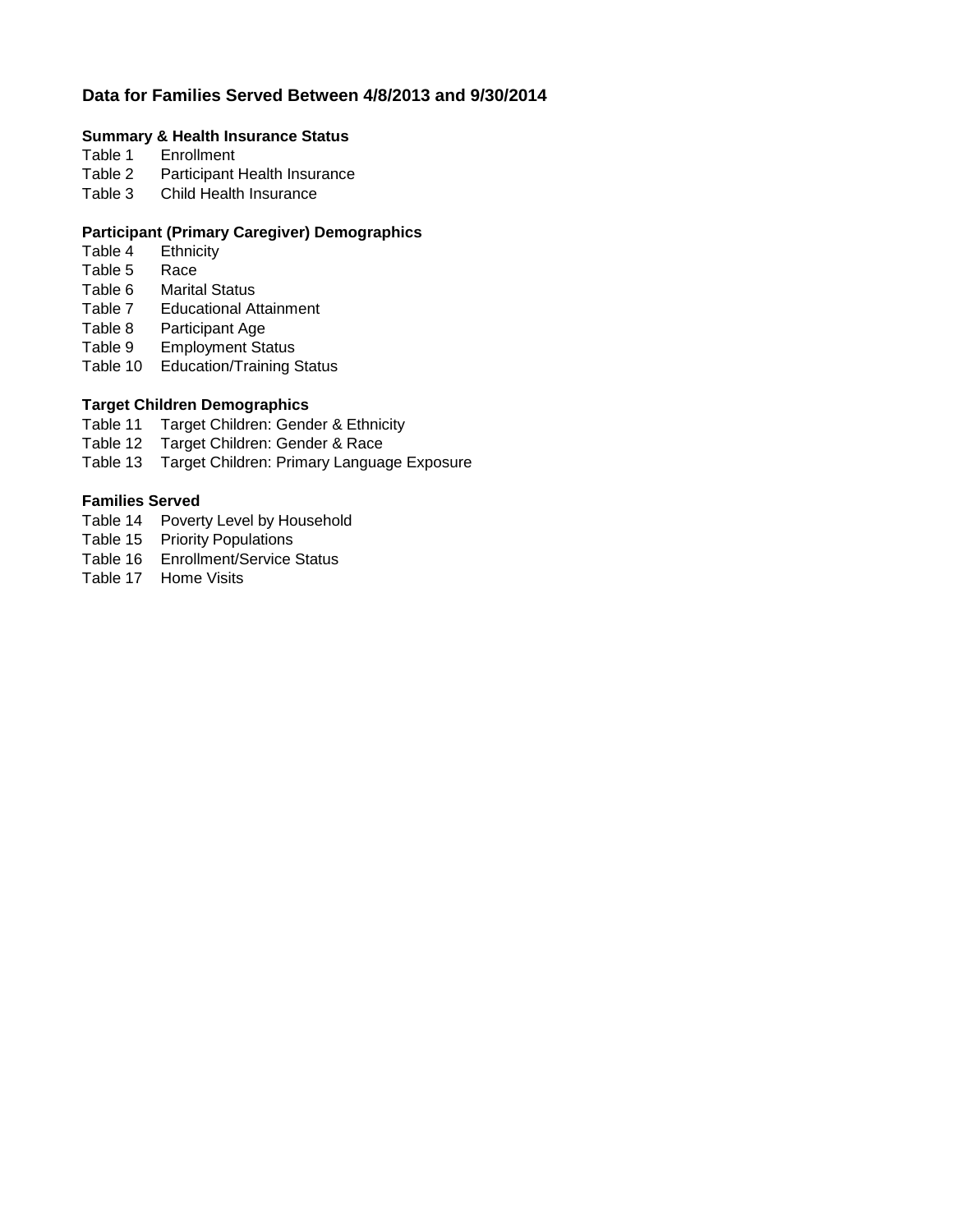## **Summary & Health Insurance Status**

|--|--|

| Participants           | 929 |
|------------------------|-----|
| <b>Target Children</b> | 713 |
| <b>Households</b>      | 929 |

#### **Table 2**

| <b>Participant: Insurance Status</b> | <b>No Insurance</b><br>Coverage | <b>Private or Other</b> | <b>Medicaid or</b><br><b>Florida KidCare</b> | <b>Tri-Care</b> | <b>Unknown</b> | <b>Total</b> |
|--------------------------------------|---------------------------------|-------------------------|----------------------------------------------|-----------------|----------------|--------------|
| <b>Pregnant Women</b>                | 30                              | 33                      | 330                                          |                 |                | 415          |
| <b>Female Caregivers</b>             | 95                              | 49                      | 319                                          |                 | 41             | 507          |
| Male Caregivers                      |                                 |                         |                                              |                 |                |              |
| <b>Total Number</b>                  | 125                             | 84                      | 652                                          |                 | 60             | 929          |
| <b>Percent of Total</b>              | 13.5%                           | 9.0%                    | 70.2%                                        | 0.9%            | 6.5%           | 100%         |

### **Table 3**

| <b>Target Children: Insurance</b><br><b>Status</b> | No Insurance<br>Coverage | <b>Private or Other</b> | Medicaid or<br><b>Florida KidCare</b> | <b>Tri-Care</b> | <b>Unknown</b> | <b>Total</b> |
|----------------------------------------------------|--------------------------|-------------------------|---------------------------------------|-----------------|----------------|--------------|
| <b>Total Number</b>                                | 28                       | 48                      | 543                                   |                 | 90             | 713          |
| <b>Percent of Total</b>                            | 3.9%                     | 6.7%                    | 76.2%                                 | 0.6%            | 12.6%          | 100%         |

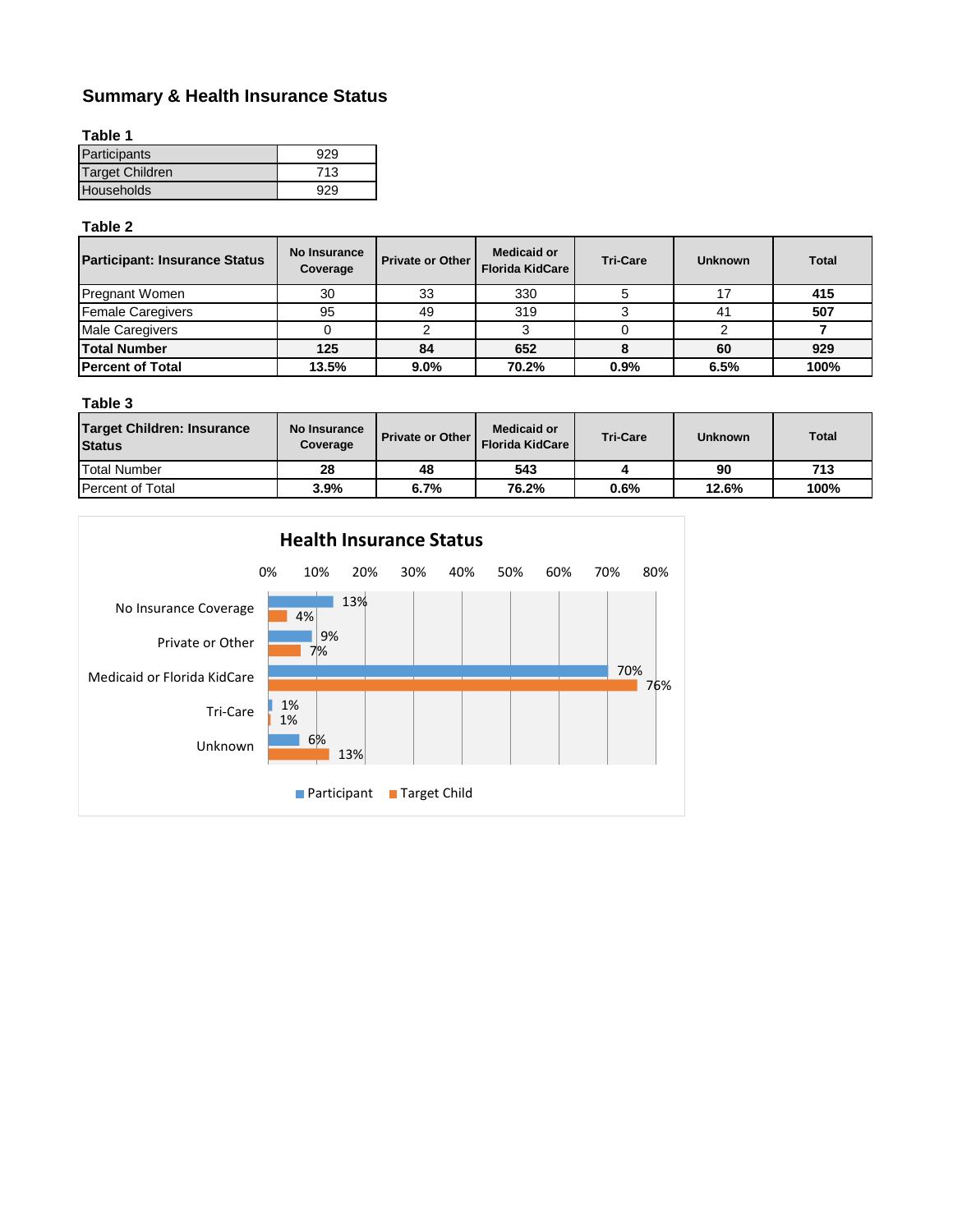#### **Participant (Primary Caregiver) Demographics**

| Table 4                  |                              |                           |                |              |
|--------------------------|------------------------------|---------------------------|----------------|--------------|
| <b>Ethnicity</b>         | <b>Hispanic or</b><br>Latino | Not Hispanic or<br>Latino | <b>Unknown</b> | <b>Total</b> |
| Pregnant Women           | 88                           | 327                       |                | 415          |
| <b>Female Caregivers</b> | 108                          | 397                       |                | 507          |
| <b>Male Caregivers</b>   |                              |                           |                |              |
| <b>Total Number</b>      | 196                          | 731                       |                | 929          |
| <b>Percent of Total</b>  | 21.1%                        | 78.7%                     | 0.2%           | 100%         |

### **Participant Ethnicity**

|     | 21% | - Hispanic or Latino        |
|-----|-----|-----------------------------|
| 79% |     | • Not Hispanic or<br>Latino |

**Table 5**

| Race                     | American Indian<br>or Alaska Native | Asian | <b>Black or African</b><br>American | More than one<br>race | Native Hawaiian<br>or other Pacific<br>Islander | <b>Unknown</b> | White | <b>Total</b> |
|--------------------------|-------------------------------------|-------|-------------------------------------|-----------------------|-------------------------------------------------|----------------|-------|--------------|
| Pregnant Women           |                                     |       | 227                                 | 20                    |                                                 |                | 154   | 415          |
| <b>Female Caregivers</b> |                                     |       | 184                                 | 16                    |                                                 |                | 292   | 507          |
| <b>Male Caregivers</b>   |                                     |       |                                     |                       |                                                 |                |       |              |
| <b>Total Number</b>      |                                     | 12    | 416                                 | 36                    |                                                 | 14             | 448   | 929          |
| <b>Percent of Total</b>  | 0.2%                                | 1.3%  | 44.8%                               | 3.9%                  | 0.1%                                            | 1.5%           | 48.2% | 100%         |

**Table 6 Marital Status Total Number Percent of Total Number Percent of Total Number 2.6 2.8%**<br>
Married **152 16.4%** Divorced 26<br>Married 15<sup>2</sup> Married 152 **16.4%** Never Married 707 **76.1%** External<br>
Separated 22 **2.4%**<br>
Reported 22 **2.4%**<br>
Reported 22 **2.4%**<br>
Reported 18 1.9% Unknown 18 **1.9%** Widowed 4 **0.4% Total 929 100%**





| Table 7                                                 |                      |                        |                     |                         |
|---------------------------------------------------------|----------------------|------------------------|---------------------|-------------------------|
| <b>Educational Attainment</b>                           | Female<br>Caregivers | <b>Male Caregivers</b> | <b>Total Number</b> | <b>Percent of Total</b> |
| Currently enrolled in high school                       | 63                   | $\Omega$               | 63                  | 6.8%                    |
| Of high school age, not enrolled                        | 37                   | $\mathbf 0$            | 37                  | 4.0%                    |
| Less than HS diploma                                    | 217                  |                        | 218                 | 23.5%                   |
| GED                                                     | 46                   | $\Omega$               | 46                  | 5.0%                    |
| HS diploma                                              | 175                  | 5                      | 180                 | 19.4%                   |
| Some college/training                                   | 164                  |                        | 165                 | 17.8%                   |
| Technical Training Certification,<br>Associate's Degree | 88                   | $\mathbf 0$            | 88                  | 9.5%                    |
| Bachelor's Degree, or higher                            | 43                   | $\mathbf 0$            | 43                  | 4.6%                    |
| Other                                                   | 70                   | $\Omega$               | 70                  | 7.5%                    |
| Unknown                                                 | 19                   | $\Omega$               | 19                  | 2.0%                    |
| Total                                                   | 922                  | 7                      | 929                 | 100%                    |



Divorced Married Never Married **Separated** Unknown Widowed



#### **Table 8**

| <b>Participant Age</b> | Female<br><b>Caregivers</b> | <b>Male Caregivers</b> | <b>Total Number</b> | <b>Percent of Total</b> |
|------------------------|-----------------------------|------------------------|---------------------|-------------------------|
| $10 - 14$              | 6                           | 0                      | 6                   | 0.6%                    |
| $15 - 17$              | 50                          | $\mathbf 0$            | 50                  | 5.4%                    |
| 18-19                  | 108                         | $\mathbf 0$            | 108                 | 11.6%                   |
| $20 - 21$              | 128                         | $\mathbf 0$            | 128                 | 13.8%                   |
| 22-24                  | 180                         | $\mathbf 0$            | 180                 | 19.4%                   |
| 25-29                  | 231                         | $\overline{2}$         | 233                 | 25.1%                   |
| 30-34                  | 138                         | 5                      | 143                 | 15.4%                   |
| 35-39                  | 64                          | $\Omega$               | 64                  | 6.9%                    |
| 40-44                  | 12                          | $\Omega$               | 12                  | 1.3%                    |
| 45-54                  | 4                           | $\mathbf 0$            | 4                   | 0.4%                    |
| 55-64                  |                             | $\mathbf 0$            |                     | 0.1%                    |
| Total                  | 922                         | 7                      | 929                 | 100%                    |



| <b>Employment Status</b>  | Number | Percent |
|---------------------------|--------|---------|
| <b>Employed Full Time</b> | 184    | 19.8%   |
| <b>Employed Part-Time</b> | 168    | 18.1%   |
| Not Emploved              | 557    | 60.0%   |
| <b>Jnknown</b>            | 20     | 2.2%    |
| "otal                     | 929    | 100%    |

| Table 10                         |        |         |
|----------------------------------|--------|---------|
| <b>Education/Training Status</b> | Number | Percent |
| Not a student/trainee            | 611    | 65.8%   |
| Student/trainee                  | 245    | 26.4%   |
| Unknown                          | 73     | 7.9%    |
| Total                            | 929    | 100%    |

#### **Participant Employment Status**

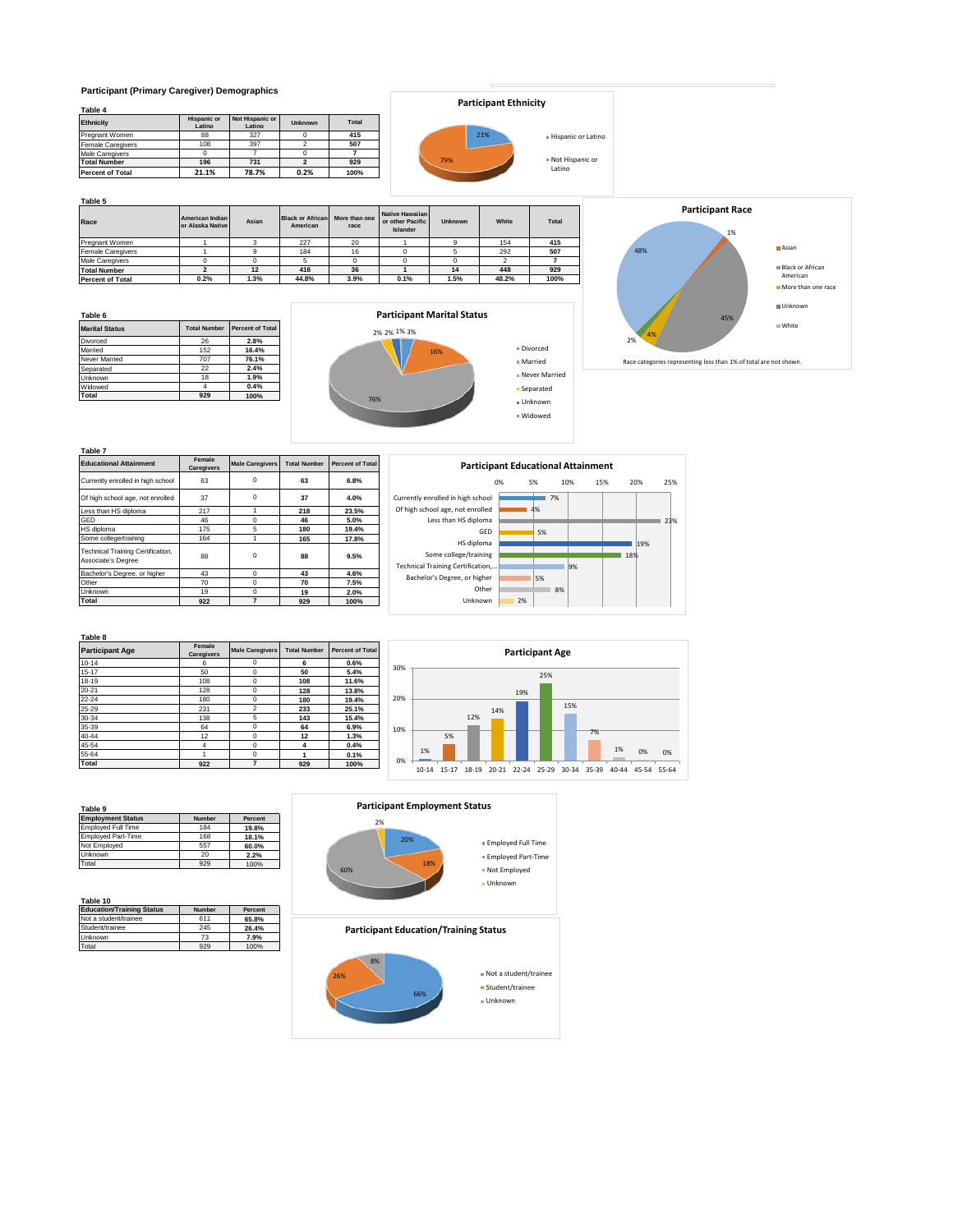#### **Target Children Demographics**

| abl<br>le |
|-----------|
|-----------|

| .                                             |                              |                           |                                 |                                     |  |
|-----------------------------------------------|------------------------------|---------------------------|---------------------------------|-------------------------------------|--|
| Target Children: Gender &<br><b>Ethnicity</b> | <b>Hispanic or</b><br>Latino | Not Hispanic or<br>Latino | <b>Total Number</b><br>(Gender) | <b>Percent of Total</b><br>(Gender) |  |
| Female                                        | 82                           | 256                       | 338                             | 47.4%                               |  |
| Male                                          | 93                           | 282                       | 375                             | 52.6%                               |  |
| <b>Total Number (Ethnicity)</b>               | 175                          | 538                       | 713                             | 100%                                |  |
| <b>Percent of Total (Ethnicity)</b>           | 24.5%                        | 75.5%                     | 100%                            |                                     |  |



#### **Table 12 Target Children: Gender & Race American Indian or Alaska Native Asian Black or African American More than one race Native Hawaiian or other Pacific Islander Unknown White Total Number (Gender) Percent of Total (Gender)** Female 1 5 158 27 0 1 146 338 **47.4%** Male 1 5 177 19 1 1 171 375 **52.6% Total Number (Race) 2 10 335 46 1 2 317 713 100% Percent of Total (Race) 0.3% 1.4% 47.0% 6.5% 0.1% 0.3% 44.5% 100%**





#### **Table 13**

| <b>Target Children: Primary</b><br><b>Language Exposure</b> | Number of<br><b>Children</b> | <b>Percent of</b><br><b>Children</b> |
|-------------------------------------------------------------|------------------------------|--------------------------------------|
| Chinese                                                     |                              | 0.1%                                 |
| English                                                     | 608                          | 85.3%                                |
| French                                                      | 3                            | 0.4%                                 |
| Other                                                       | 12                           | 1.7%                                 |
| Russian                                                     |                              | 0.1%                                 |
| Spanish                                                     | 86                           | 12.1%                                |
| Unknown                                                     | $\overline{2}$               | 0.3%                                 |
| <b>Total</b>                                                | 713                          | 100%                                 |